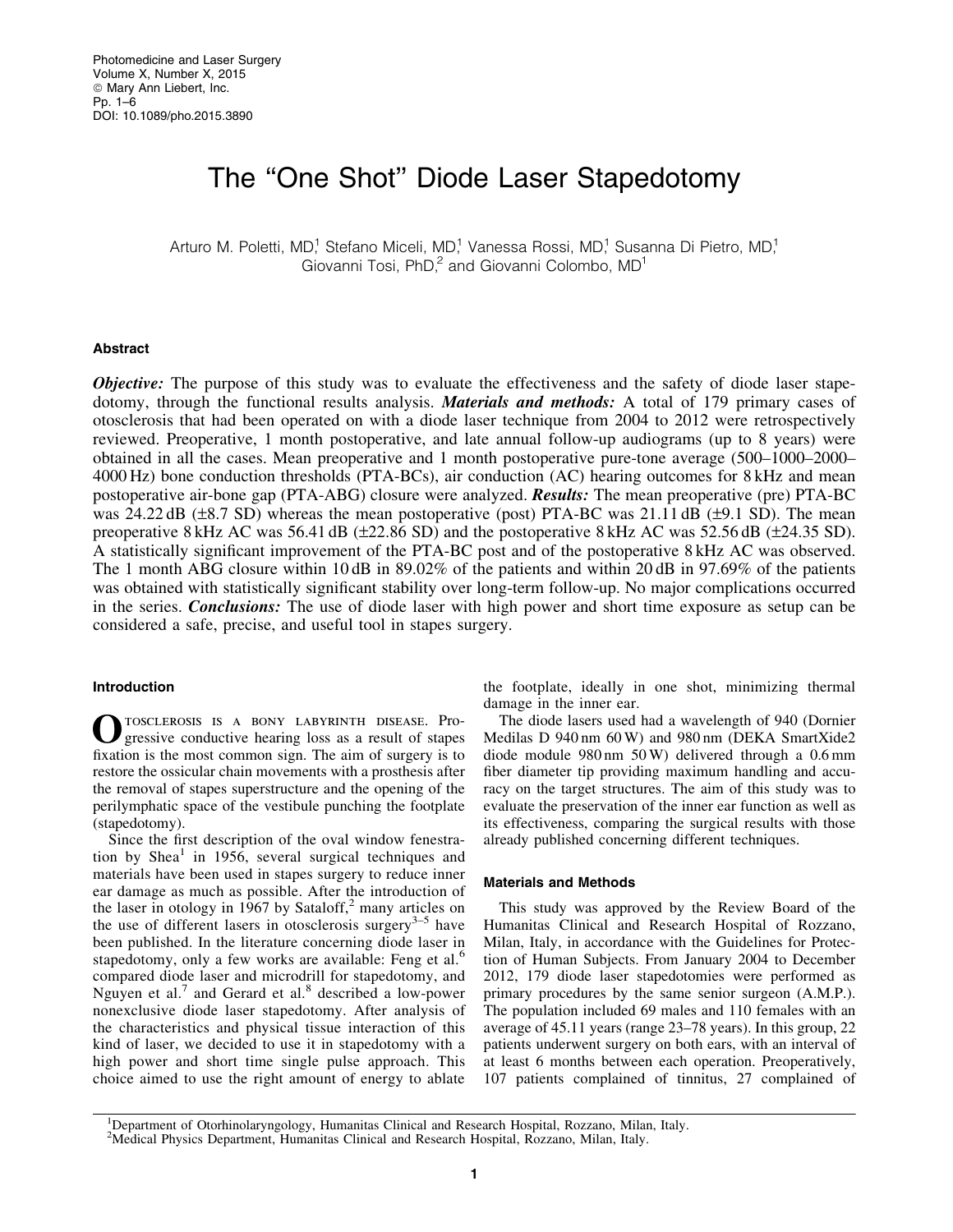dizziness, and in 11 cases vertigo was present. Indication for surgical management of otosclerosis included conductive or mixed hearing loss with a  $>25$  dB pure tone air-bone gap (PTA-ABG). Otoscopy and tympanometry were normal, and the stapedial reflex were absent in all cases. A preoperative high-resolution computer tomographic (CT) scan of the middle ear was performed in all cases, no anatomical variation was detected, and all patients were classified in Symons/Fanning<sup>9</sup> grade 1. Hearing was represented at four frequencies: 0.5, 1, 2, and 4 kHz. Postoperative hearing evaluation was: bone conduction only the day after surgery, air and bone conduction at 1 month, and up to 8 years annually.

We made a comparison between the preoperative and 1 month postoperative pure-tone bone conduction thresholds (PTA-BC pre, PTA-BC post) and observed the ABG pre/ post at 4 kHz, the high frequency sensorineural hearing changes at 4 kHz (variation in BC), and 8 kHz air conduction (8 kHz AC pre, 8 kHz AC post) and PTA-ABG pre, PTA-ABG post. The residual ABG after surgery was subdivided into three groups: group A with ABG <10 dB, group B with ABG between 10 dB and 20 dB, and group C with ABG >20 dB. Records of the patients were also analyzed for tinnitus, vertigo, and dizziness.

#### Diode laser physical properties

We used a diode laser that emits in the near-infrared spectral region ( $\lambda = 940 \text{ nm}$ ) and from 2011 we used also a new diode laser with  $\lambda = 980$  nm. In this zone, tissue optical properties are principally characterized by diffusion and, as a consequence, the depth of penetration of laser radiation, between 1 and 5 mm, is caused by the phenomenon of multiple diffusion. For the laser–tissue interactions caused by the relationship between exposure time and irradiance  $(W/cm<sup>2</sup>)$  with constant fluence  $(U/cm<sup>2</sup>)$ , the therapeutic effect obtained (with 40 W and 60 ms) is essentially photothermal. Photothermal interaction is based on optical energy conversion into thermal energy. Generally, in biological tissues, different thermal effects are produced: from hyperthermia (temperature between 43 and  $50^{\circ}$ C), to denaturation of protein and collagen  $(55^{\circ}-80^{\circ}C)$ , to vaporization and thermal decomposition  $(T > 100^{\circ}C)$ . The laser parameters were set up as follows: 40 W laser power, 60 ms exposure time  $(t<sub>L</sub>)$ , and 0.6 mm spot diameter, resulting in a fluence and an irradiance of  $218 \text{ J/cm}^2$  and  $3636 \text{ W/cm}^2$ , respectively. As the bone thermal conductivity is low  $(K =$  thermal diffusivity coefficient of skull @  $0.0043 \text{ cm}^2/\text{s} \text{ e}^{\text{10}}$ ), laser effects are depleted within the volume of the treated tissue. If we evaluate the propagation length of the thermal wave  $L_{th}$  within the selected exposure time  $t_L$ , we obtain the value of  $L_{th} = (4 \times K \times t_L)^{\hat{ }}1/2 = 321 \mu m$ , comparable with the stapes footplate thickness, ranging between 178 and 388  $\mu$ m, <sup>11</sup> with the result of no theoretical inner ear thermal damage. Moreover, as the laser exposure time is lower than the bone tissue thermal relaxation time  $(t_T)$ , heat cannot spread in the bone tissue for a length greater than the typical optical penetration depth  $(L_{\text{eff}})$ . If we assume that for bone tissue  $L_{\text{eff}}$  = 2.84 mm<sup>12,13</sup> at 940 nm, and we obtain that bone tissue thermal relaxation time is  $t_T = (L_{eff})^2/4K = 4.70$  sec, as  $t_L$  $(60 \text{ ms}) < t_T$  (4.70 sec), heat is confined in the irradiated volume. When using a 980 nm diode laser, the optical penetration depth is  $L_{eff} = 1.87$  mm<sup>14</sup>, resulting in a shorter relaxation time:  $t_T = 2.4$  sec.

The laser beam is conveyed by an optical fiber with an active part of 0.6 mm diameter, introduced in a malleable hand piece.

### Surgical procedure

Local anesthesia was used in 23 patients, and general anesthesia was used in the remaining patients.

The diode laser stapedotomies were generally performed with the power set at 40 W, and an exposure time of 60 ms. One shot stapedotomy was performed in 23% of cases, two shots were used in 51%, three shots were used in 16%, and in the remaining 10%, more pulses were needed. The mean energy applied to the footplate was  $4 \pm 0.3$  J. The stapedotomy diameter obtained was slightly larger than 0.6 mm, enough to place a 0.6mm diameter fluoroplastic prosthesis. Diode laser surgical technique does not differ much from the conventional stapedotomy with a drill or manual perforator. An endaural approach is used. A skin incision between the tragus and the helix as described by Fisch, $15$  canalplasty, was made, if needed. The elevation of the tympanomeatal flap was performed. The ossicular chain mobility was always checked.

The vaporization of the stapedial tendon and the posterior crus by laser was performed after incudostapedial joint separation. The anterior crus was fractured using an angled hook; the distance between the footplate and the lateral surface of the incus was then measured with a sliding rod. The diode laser stapedotomy was performed, and a 0.6 mm diameter fluoroplastic prosthesis was placed. The oval window niche was sealed with connective tissue or fresh venous blood.

#### **Statistics**

Data were tabulated using Microsoft Excel 2002 (Microsoft corp., Redmond, WA). Analysis was performed with the statistical package STATAT version 9.0 (StataCorp College Station, TX). The statistical significance of the results was expressed with the Wilcoxon test.



FIG. 1. Postoperative pure tone average bone conduction (postop PTA-BC).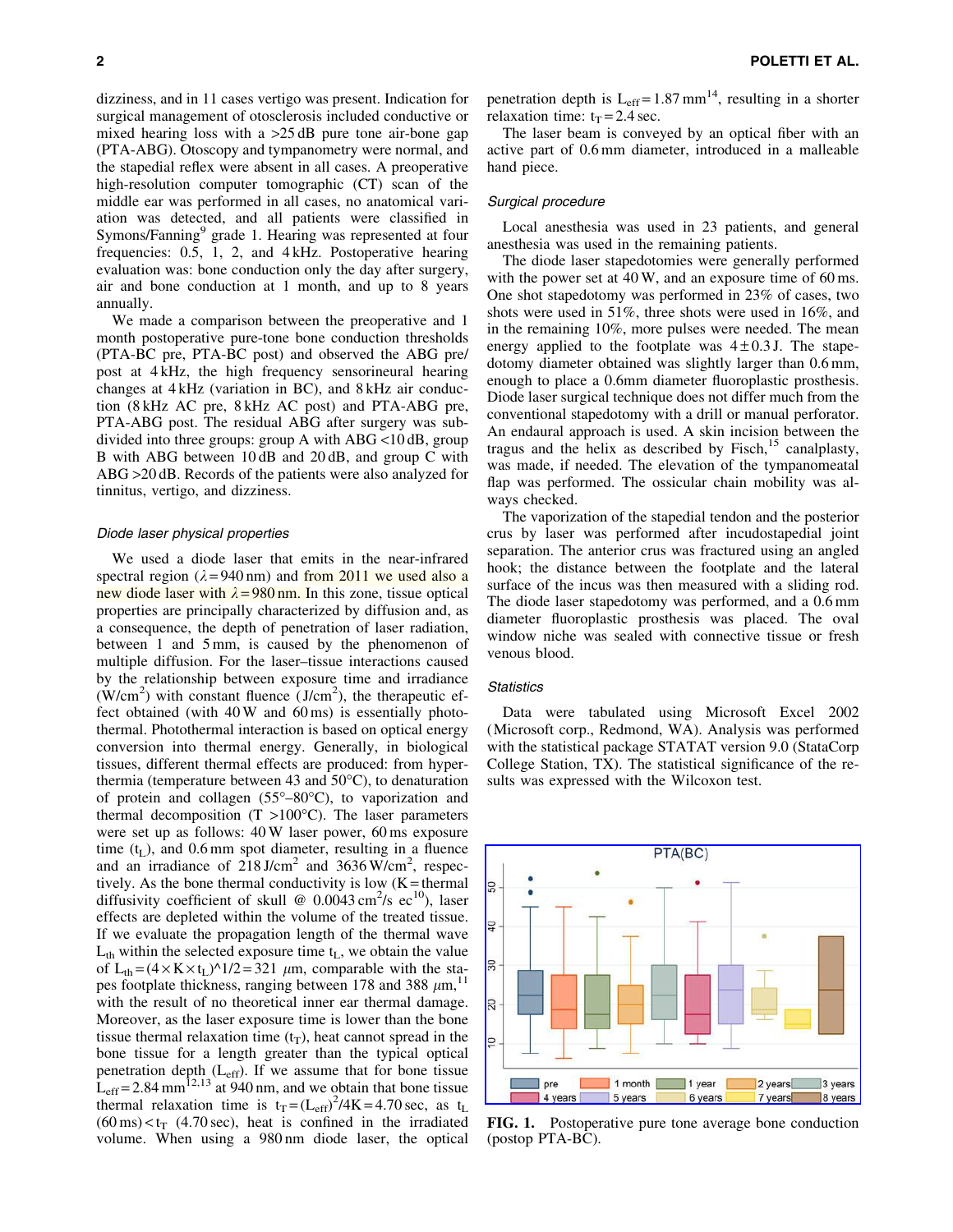

FIG. 2. Postoperative air conduction (AC) 8 kHz.

#### **Results**

Postoperative hearing results were obtained the day after the procedure (only bone conduction), at 1 and 12 months, and then yearly.

No bone conduction worsening was detected in the day after surgery. The mean PTA-BC pre was  $24.22 \text{ dB } (\pm 8.7)$ SD), whereas the mean PTA-BC post was  $21.11(\pm 9.1$  SD). In our series the 8 kHz AC pre average was 56.41 dB  $(\pm 22.86$  SD) and the 8 kHz AC post was 52.56 dB  $(\pm 24.35)$ SD) According to the Wilcoxon test, a statistically significant improvement of the PTA-BC post (Fig. 1) and of the 8 kHz AC post (Fig. 2) ( *p* < 0.001) was observed.

The mean preoperative PTA-ABG was  $27.43$  dB  $(\pm 7.58)$ SD), whereas the PTA-ABG post at 1 month was 5.23 dB  $(\pm 5.00$  SD). The ABG closure at 1 month (six cases lost at follow-up) within 10 dB was achieved in 89.02% of the cases, within 20 dB in 97.69%, and >20 dB in 2.31%. Late audiometric postoperative evaluations at 12 months and then yearly had no statistically significant variations over longterm follow-up (Fig. 3A). The analysis of 4 kHz shows a statistically significant improvement in postoperative ABG (Fig. 3B).

A total of 107 (59.77%) patients reported preoperative tinnitus; in 72 (67.28%), tinnitus disappeared postoperatively. We observed that two (1.11%) patients, who did not complain of tinnitus preoperatively, developed tinnitus after the surgical procedure. In both, tinnitus started a few days postoperatively and disappeared after a few months. Dizziness before the operation was present in 24 (13.4%) patients; in postoperative group a transient dizziness was noticed in 19 (10.6%) patients.

Preoperatively, vertigo was present in 11 (6.1%) patients. Postoperatively, 21 (11.73)% of patients complained of mild vertigo, and only two of these showed nystagmus: one had paroxysmal positional vertigo treated with the Semont maneuver, and in the other, vertigo appeared 4 days after the surgical procedure and completely disappeared in 2 days.

In the local anesthesia group, only three (13.04%) patients complained of transient vertigo during the operation. The vertigo was not related to the number of the spots (from one up to three spots).

The bone conduction hearing threshold, performed on these patients the day after surgery, showed no clinical variations. No postoperative sensorineural hearing loss (SNHL) occurred in this series. All the patients were discharged the day after the surgical procedure in the absence of vestibular symptoms. As a long-term complication, we observed one case of necrosis of the incus 8 years after the procedure: the patient underwent a successfully malleostapedotomy with a Fisch titanium piston; and one case of sudden hearing loss occurred 7 years after surgery.

## **Discussion**

During the past 25 years, different laser systems have proven to be an interesting alternative to the conventional methods in stapes surgery. They allow a precise window into the footplate with less trauma to the labyrinth. Removal of the stapes superstructure is easier, a floating footplate is usually avoided, and an obliterated window can be properly approached. A recent article by Wegner et al. $^{16}$  reviews the existing literature comparing traditional versus laser footplate fenestration, stating that both footplate fractures and



FIG. 3. (A) Pure tone average (PTA) air-bone (AB) conduction long-term follow-up. (B) AB pre- and postoperatively at 4 kHz.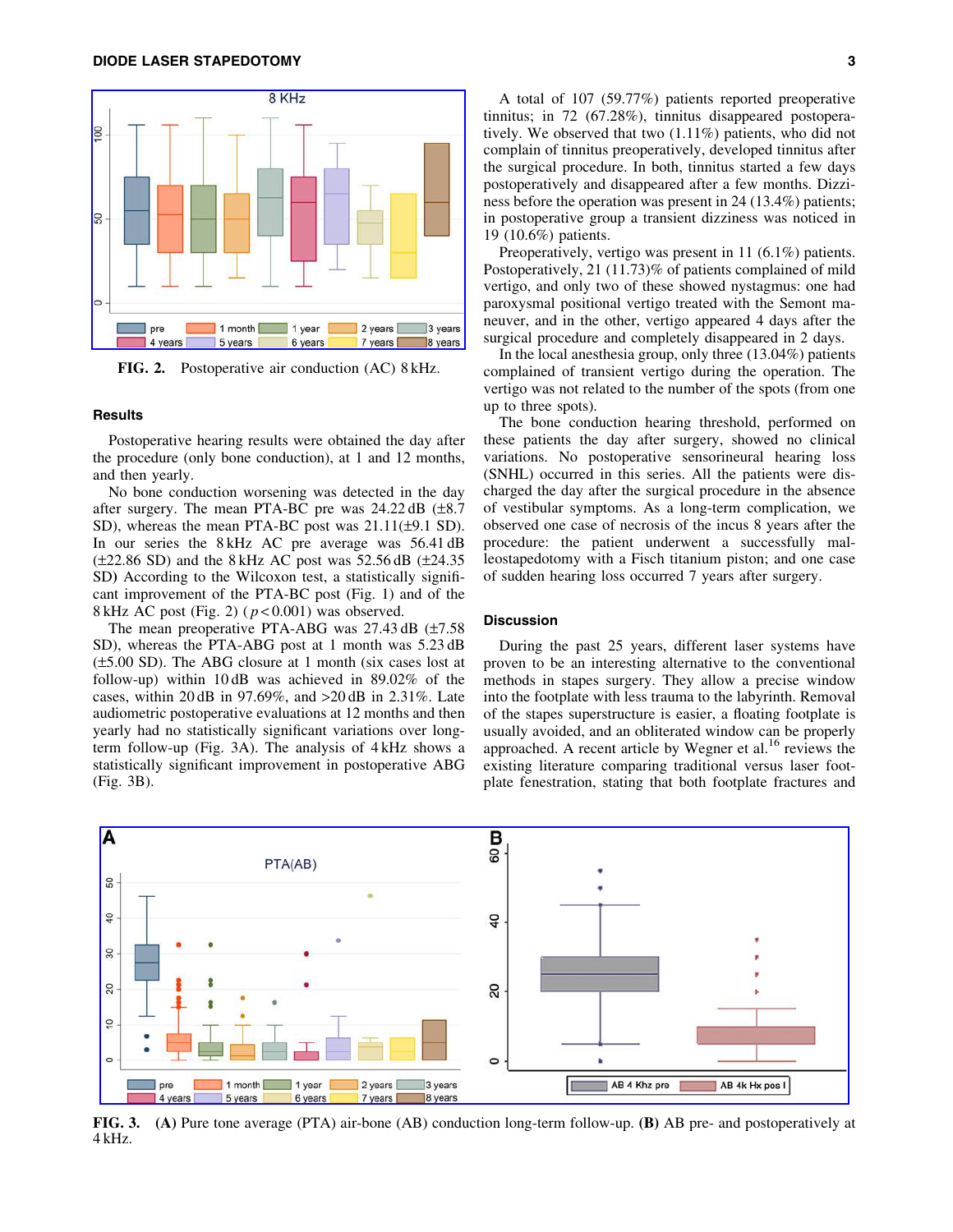sensorineural hearing loss appear to occur more frequently in the conventional group than in the laser group. Therefore, laser is preferred over conventional methods for footplate fenestration in primary stapedotomy. Several authors describe the successful use of other types of laser such as carbon dioxide  $(CO_2)$ ,  $^{17,18}$  potassium–titanyl–phosphate  $(KTP)$ ,<sup>4</sup> Argon,<sup>19</sup> and Erbium,<sup>20</sup> whereas there are still only a few reports on the use of diode laser for stapes surgery. Gerard et al.<sup>8</sup> used an 808 nm wavelength diode laser in multiple shots and with fibers with a small diameter in continuous mode at 1 W, with the aim of weakening the footplate before creating the stapedotomy with a microdrill. Feng et al.<sup>6</sup> concluded that diode laser, if compared with microdrill, has better results and reduces the incidence of complications. The technique of multiple shots is called ''Rosette technique,'' and is the one still widely used with different kind of lasers. Nguyen et al.<sup>7</sup> used a 940 nm wavelength diode laser set at 3 W with 200 ms pulse duration using a 0.6 mm diameter fiber, to obtain the initial stapedotomy, and then enlarged it with a microdrill. Nevertheless, this technique, as well as the ''Rosette'' one, does not avoid the final use on the footplate of mechanical pressure of the microdrill, which removes all the advantages of the laser itself.

The first attempts at realizing the fenestration with a single impulse were performed with a defocused  $CO<sub>2</sub>$  laser laser beam, $21$  and then Jovanovic et al.<sup>18</sup> first introduced the concept of the ''one shot'' stapedotomy, adding the use of a scanner to the traditional micromanipulator, performing with the focused laser beam a quick single spiral motion adjustable to the desired dimension, with the  $CO<sub>2</sub>$  laser emitting in continuous mode to avoid the acoustic effect generated by the pulsed emission. High energy over a short time was applied in order to produce the stapedotomy without the aid of other mechanical tools. In accordance with this philosophy that allows the use of the laser alone, in our series we decided to use the diode laser with a high power (40 W) and a low exposure time (60 ms) in order to avoid thermal damages. The mean energy applied to the footplate was  $4 \pm 0.3$  J on a 0.6 mm spot (fiber diameter). The short exposure time limits the thermal conduction, and all the energy is used to vaporize the bone quickly, not heating the perilymph (that is also not the elective chromophore of these diodes' wavelengths) or reaching the inner ear organ. Fibers of different diameters can provide holes of different sizes, for various kind of prostheses, taking care to give the footplate the right amount of energy density, reducing appropriately the time of emission.

A statistically significant improvement of the PTA-BC and the hearing loss at 8 kHz AC was observed. High frequency worsening is still debated, and up to 6.5% is reported.22,23 Too many factors are involved (surgical trauma, perilymph leakage, loud sounds generated by microdrill). We considered this frequency as an initial sign of inner ear distress, and the improvement in our series could be related to the absence of acoustic and thermal side effects of the laser setting used.

We observed that number of spots and the Joules applied at the footplate did not induce any variation in the hearing results (Figs. 4 and 5): if we analyze the relationship between the number of Joules and the footplate spot number with the preoperative/postoperative PTA (BC) at 1 month,



FIG. 4. Variations in pre-postoperative bone conduction related to joules dismissed.

we did not observe any significant variation. We had only six cases with a slight BC 4 kHz worsening (statistically nonsignificant). In one case with a thick footplate, we dismissed 16 J seven spots without PTA  $(BC)$  and  $8kHz$ worsening. Compared with  $CO<sub>2</sub>$  advantages of this type of laser are the ease of operation without the need the use of an articulated arm, micromanipulator and scanner mounted on the microscope that increase the weight and reduce its manageability, and, principally, the need to perfectly focus the laser beam from the zoom of the micromanipulator  $CO<sub>2</sub>$ laser. Noncontact technique remains suggested for revision stapedotomies and treatment of the floating footplate. However, with diode laser we successfully treated two floating cases simply placing, without pressure, the fiber tip on the footplate.

Significant in our series is the absence of a transient lowering of the bone conduction thresholds in the immediate postoperative period, as reported in previous articles, <sup>15</sup> and also a statistically significant improvement of the PTA-BC post, according to the Wilcoxon test. The statistically significant improvement of the postoperative bone conduction as well as postoperative air conduction at 8 kHz and the



FIG. 5. Variations in pre-postoperative bone conduction related to the number of spots.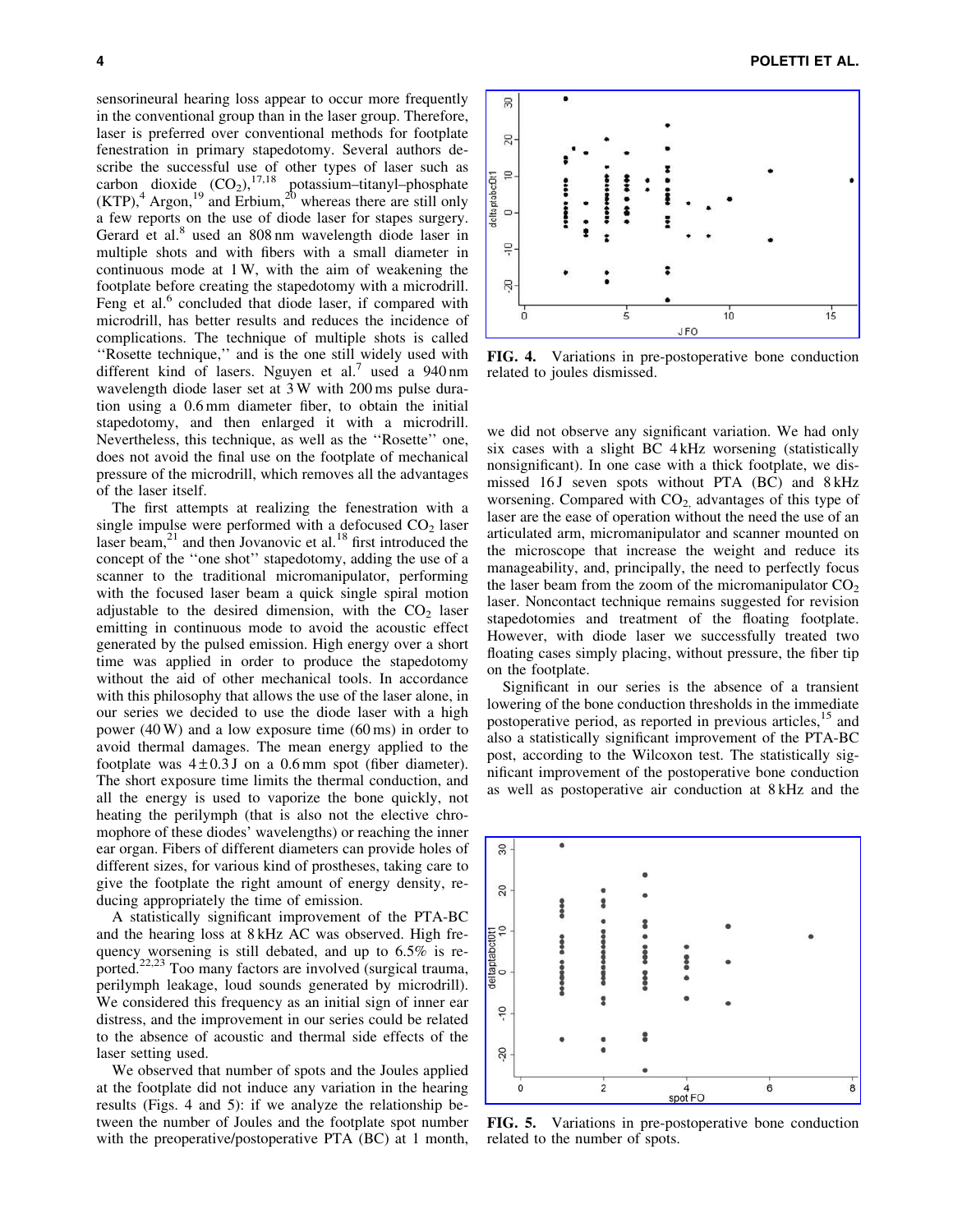# DIODE LASER STAPEDOTOMY 5

|                                                 |             |                                                                    | TABLE 1. COMPARISON OF HEARING RESULTS ACCORDING TO LITERATURE |                                        |                                                                         |                                       |              |                    |                       |                    |
|-------------------------------------------------|-------------|--------------------------------------------------------------------|----------------------------------------------------------------|----------------------------------------|-------------------------------------------------------------------------|---------------------------------------|--------------|--------------------|-----------------------|--------------------|
| Authors                                         | Cases       | Stapedotomy                                                        | Stapedectomy                                                   | Prosthesis<br>mn                       | $\frac{ABG}{10\,dB}$                                                    | $\frac{ABC}{\leq20\,dB}$              | <b>THINS</b> | THINS<br>712<br>12 | SNHL<br>220dB         | $\frac{4kHz}{ABC}$ |
| Poletti et al. $2014$                           | 179         | 179<br>75<br>170                                                   |                                                                | $0.40.6$<br>0.40.6<br>0.40.6<br>0.40.6 | $89\%$                                                                  | 978%<br>-<br>97.8%                    |              |                    |                       |                    |
| House et al. 2002                               |             |                                                                    |                                                                |                                        |                                                                         |                                       | $5.9/9.8\%$  |                    |                       |                    |
| Fisch 1982                                      |             |                                                                    | 152<br>178                                                     |                                        |                                                                         |                                       |              |                    | $\frac{1}{200.6\%}$   | $61/44\%$ *        |
| Massey et al. 2005                              |             |                                                                    |                                                                |                                        |                                                                         |                                       | $-2.8\%$     |                    |                       |                    |
| Vincent et al. 2006                             |             |                                                                    |                                                                |                                        |                                                                         |                                       |              | 0.5%               |                       |                    |
| Arnoldner 2006                                  |             |                                                                    |                                                                |                                        |                                                                         |                                       | ï            |                    |                       |                    |
| puaranta et al. 2005                            |             | 2527 argon<br>266 <sup>a</sup> (A, B, C)<br>72<br>212 <sup>b</sup> | 79                                                             |                                        |                                                                         |                                       |              |                    | $-\frac{8}{3}$ $-288$ | 78.5/59.7%*        |
| Aarchese et al. 2007                            |             |                                                                    |                                                                |                                        |                                                                         |                                       |              |                    |                       |                    |
| Buchman et al. 2000                             |             |                                                                    |                                                                |                                        |                                                                         |                                       | $6.6\%$ No   |                    |                       |                    |
| Jovanovic et al. 2004                           |             | Argon/ $CO2$ $CO2$                                                 |                                                                | $\frac{1}{1}$                          |                                                                         |                                       |              |                    |                       |                    |
| Nguyen et al. 2008                              | $^{12}$     | Diode/conventional<br>technique                                    |                                                                |                                        | 80785%<br>83.5%<br>94.2%<br>51/64/60%<br>84.8/84.7%<br>91/83%<br>91/85% | 86/96*/80%<br>-<br>-<br>99%<br>93/95% |              |                    |                       |                    |
| Antoli-Candela<br>et al. 2009                   | $\approx 0$ |                                                                    | 200                                                            | 0.6                                    | 96%                                                                     |                                       |              |                    |                       |                    |
| *Statistical significant difference: $p < 0.05$ |             |                                                                    |                                                                |                                        |                                                                         |                                       |              |                    |                       |                    |

FIG. 6. Diode laser stapedotomy.

absence of postoperative SNHL give evidence as to the safety of the procedure itself, according to other authors.<sup>22,23</sup> Our hearing results are coherent with those of other traditional or laser stapes surgery series reported in the literature, with stability in long-term follow-up<sup>17,24,–33</sup> (Table 1). In a recent article, Kamalski et al.<sup>5</sup> have tested the thermal, mechanical, and acoustic effects of a 980 diode laser in an inner ear model, demonstrating that these effects are limited and all within safety limits. The article also explains what was known from the studies of van Gemert et  $al^{34}$ : diode laser wavelengths from 800 to 1064 nm (especially  $\sim$ 810 nm), can be dangerous in the inner ear if used in CW mode with long exposure. If this is >100 ms, the thermal relaxation time of the tissues concerned, being poorly absorbed by the water and absorbed by hemoglobin and melanin, their radiation passes the perilymph and can damage the inner ear.

## Conclusions

As suggested in previous works,  $5,6,16$  our clinical and audiological results confirm that laser stapedotomy, and this technique in particular, is safe and effective. The study allow us to exclude the possibility that diode lasers with the wavelengths and parameters used could be dangerous for the inner ear. The functional results at the short and late followup are coherent with those of other technique series. The lack of complications and the functional results validate the "one shot" technique, high power, and short time pulse diode laser stapedotomy (Fig. 6).

# Acknowledgment

aThree groups: A

bTwo groups: A

=

conventional technique; B

 $= 112 \text{ cases} - 0.6 \text{ mm}$ ; B

ABG, air-bone gap; SNHL, sensorineural hearing loss.

combination technique; C

 $= 100 \text{ cases} - 0.4 \text{ mm}.$ 

erbium laser.

The authors thank Jeane Vieira, audiologist from our department, Dr Siba Prasad Dubey of the University of Papua New Guinea, and Dr. Luca Giannoni for reviewing this article, and Dr. Emanuela Morenghi for the statistical analysis of the data.